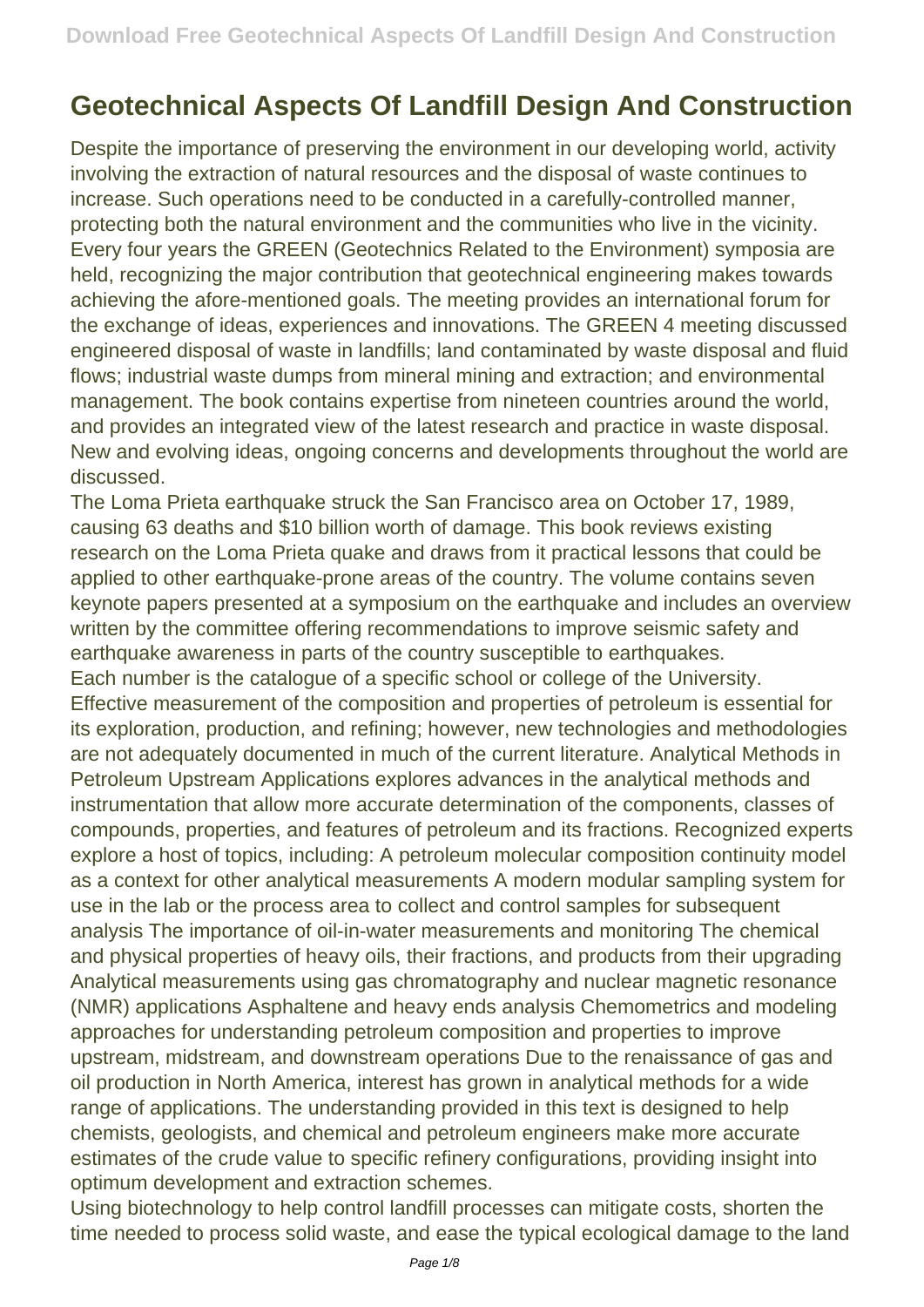being used. This first-of-its-kind book provides regulators, designers, landfill owners, and operators with information that supports the utility of landfill bioreactors and provides design and operating criteria essential for the successful application of this technology. It pulls together laboratory, pilot, and full-scale experiences into one concise guide to designing and running municipal landfills as bioreactors. Landfill Bioreactor Design and Operation covers the history and background of landfill technology, research studies of actual bioreactor landfills, expected leachate and gas yields, specific design criteria, operation guidelines, and reuse of landfill sites to avoid having to establish new sites. For anyone looking for an alternative to large, wasteful landfill sites, this book provides a practical alternative to the problem.

The two-volume Handbook of Environmental Health, Fourth Edition provides a comprehensive but concise discussion of important environmental health areas, including energy, ecology and people, environmental epidemiology, risk assessment and risk management, environmental law, air quality management, food protection, insect control, rodent control, pe

- Mechanical properties of landfill waste - Compression of waste and implications for practice - Stress states in, and stiffness of, landfill waste Issues related to mineral liners - Properties and testing of clay liners - Issues related to the use and specification of colliery spoil liners - The design and control of bentonite enriched soils Geosynthesis in landfill design - The stability of geosynthetic landfill lining systems - Performance testing of protection materials for geomembranes - Engineering properties and use of geosynthetic clay liners

In view of the great demand for information regarding landfills, a series of international reference books on landfilling of waste has been established. This book, the second volume, deals with lining and leachate collection. It consists of edited, selected contributions to the International Symposia on Sanitary Landfills held in Sardinia every second year.

This book is the first edited compilation of selected, refereed papers submitted to ERTEP 2007. The selected papers either dealt with technologies or scientific work and policy findings that address specific environmental problems affecting humanity in general, but more specifically, people and ecosystems in developing countries. It was not necessary for the work to have been done in a developing country, but the findings and results must be appropriate or applicable to a developing country setting. It is acknowledged that environmental research, technology applications and policy implementation have been demonstrated to improve environmental sustainability and protection in several developed economies. The main argument of the book is that similar gains can be achieved in developing economies and economies in transition. The book is organized into six chapters along some of the key themes discussed at the conference: Environmental Health Management, Sustainable Energy and Fuel, Water Treatment, Purification and Protection, Mining and Environment, Soil Stabilization, and Environmental Monitoring. It is hoped that the contents of the book will provide an insight into some of the environmental and health mana- ment challenges confronting the developing world and the steps being taken to address them.

Geotechnical Aspects of Landfill Design and Construction

The Handbook of Environmental Health-Pollutant Interactions in Air, Water, and Soil includes Nine Chapters on a variety of topics basically following a standard chapter outline where applicable with the exception of Chapters 8 and 9. The outline is as follows:1. Background and status2. Scientific, technological and general information3. Statement o

Integrating and blending traditional theory with particle-energy-field theory, this book provides a Page 2/8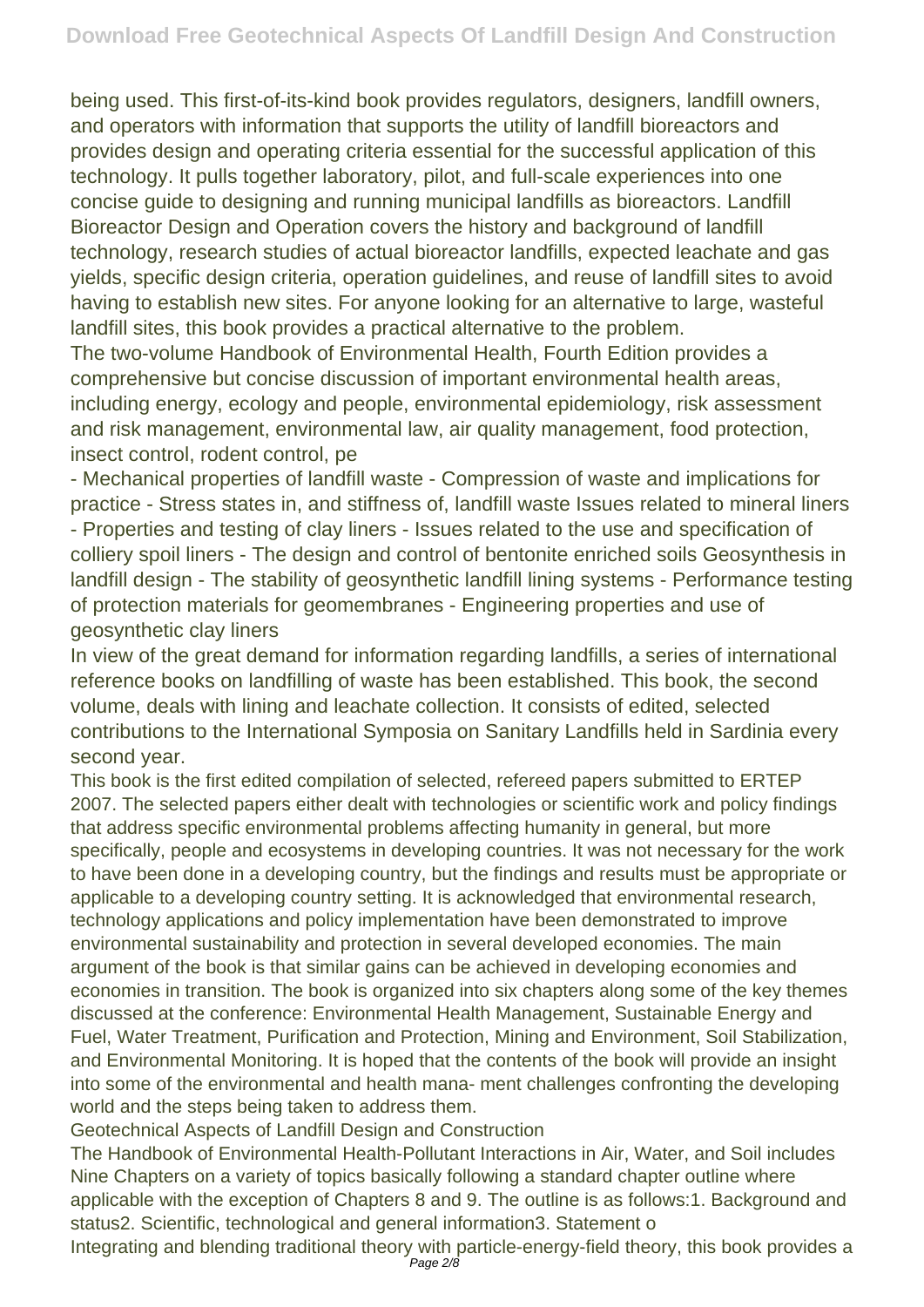framework for the analysis of soil behaviour under varied environmental conditions. This book explains the why and how of geotechnical engineering in an environmental context. Using both SI and Imperial units, the authors cover: rock mechanics soil mechanics and hydrogeology soil properties and classifications and issues relating to contaminated land. Students of civil, geotechnical and environmental engineering and practitioners unfamiliar with the particleenergy-field concept, will find that this book's novel approach helps to clarify the complex theory behind geotechnics.

The development of the use of polymeric materials in the form of geosynthetics has brought about major changes in the civil engineering industry. Geosynthetics are available in a wide range of compositions appropriate to different applications and environments. Over the past three to four decades, civil engineers have grown increasingly interested

The book comprises selected proceedings of the 2016 annual conference of the Indian Geotechnical Society. The technical papers presented on the theme "Geotechnical Characterisation and Geoenvironmental Engineering" highlight the modified geotechnical properties of soil admixed industrial waste and also the characteristics of soil with different pore fluid under varying test conditions. The major topics covered are (i) characterisation of soils, rocks and synthesised materials and (ii) geoenvironmental engineering and behaviour of unsaturated soil. This book will prove a valuable reference for researchers and practicing engineers alike.

This publication contains the papers presented at the 15th European Conference on Soil Mechanics and Geotechnical Engineering (ECSMGE), held in Athens, Greece. Considerable progress has been made in recent decades in understanding the engineering behavior of those hard soils and weak rocks that clearly fall into either the field of soil or of rock mechanics, and there have been important developments in design and construction methods to cope with them. Progress would be even more desirable, however, for those materials which fall into the 'grey' area between soils and rocks. They present particular challenges due to their diversity, the difficulties and problems arising in their identification and classification, their sampling and testing and in the establishment of suitable models to adequately describe their behavior. The publication aims to provide an updated overview of the existing worldwide knowledge of the geological features, engineering properties and behavior of such hard soils and weak rocks, with particular reference to the design and construction methods and problems associated with these materials. Part 4 was published post-conference and includes Conference Reports. The contributions to this volume examine: geotechnical hazard acknowledging the deversity of local ground conditions and environmental factors which play a decisive role in designing engineering structures in Danubian countries.

Earth scientists and geotechnical engineers are increasingly challenged to solve environmental problems related to waste disposal facilities and cleanup of contaminated sites. The effort has given rise to a new discipline of specialists in the field of environmental geotechnology. To be effective, environmental geotechnologists must not only be armed with the traditional knowledge of fields such as geology and civil engineering, but also be knowledgeable of principles of hydrogeology, chemistry, and biological processes. In addition, the environmental geotechnologist must be completely up to date on the often complex cadre of local and national regulations, must comprehend the often complex legal issues and sometimes mind-boggling financial impli cations of a project, and must be able to communicate effectively with a host of other technical specialists, regulatory officials, attorneys, local land owners, journalists, and others. The field of environmental geo technology will no doubt continue to offer unique challenges. The purpose of this book is to summarize the current state of practice in the field of environmental geotechnology. Part One covers broadly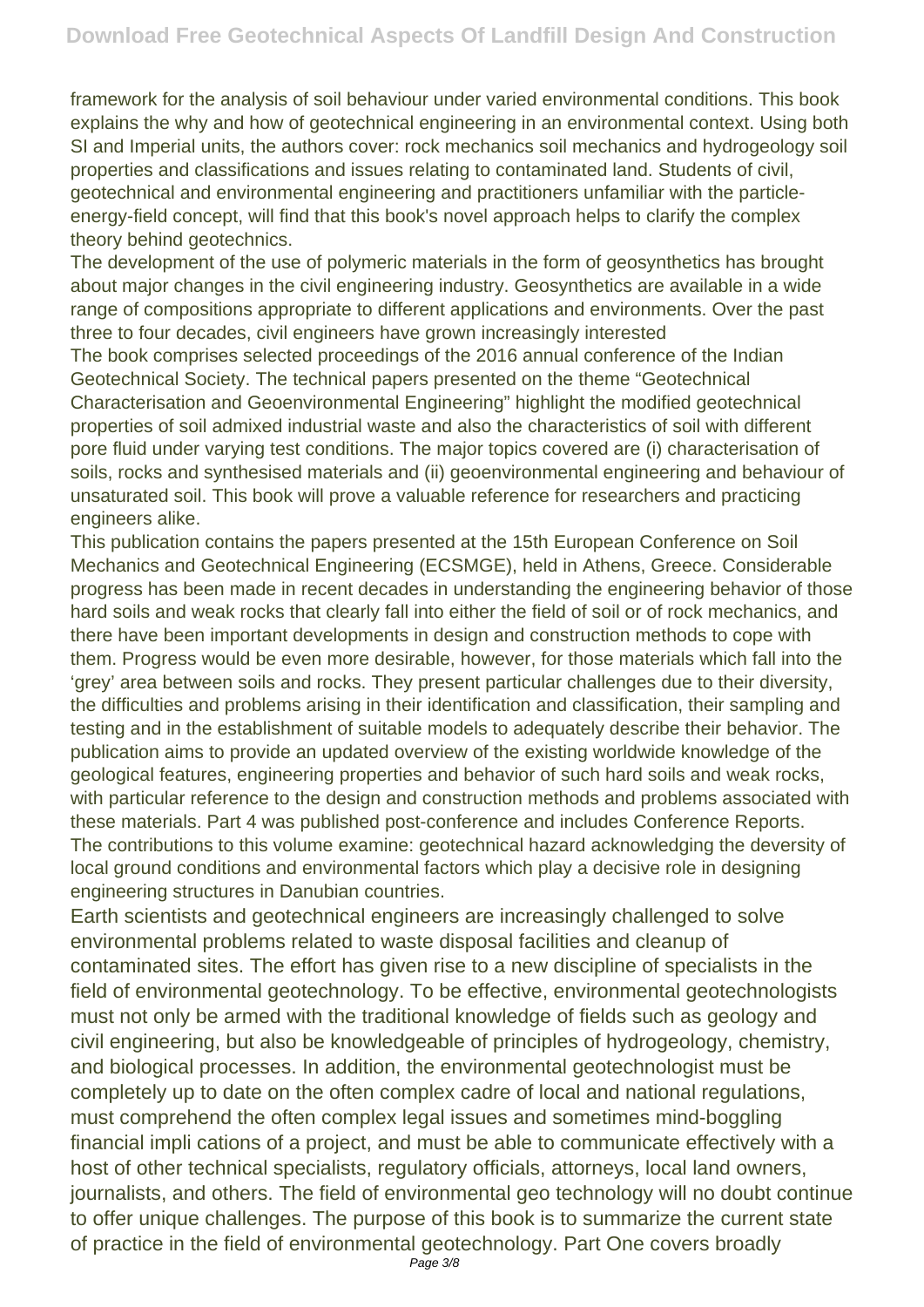applicable principles such as hydrogeology, geochemistry, and con taminant transport in soil and rock. Part Two describes in detail the underlying principles for design and construction of new waste disposal facilities. Part Three covers techniques for site remediation. Finally, Part Four addresses the methodologies for monitoring. The topics of 'waste disposal' and 'site remediation' are extra ordinarily broad.

The impact of food waste content on the municipal solid waste friction angle was studied. Using reconstituted fresh MSW specimens with different food waste content (0, 40, 58, and 80%), 48 small-scale (100-mm-diameter) direct shear tests and 12 largescale (430 mm\U+00d7\430 mm) direct shear tests were performed. A stress-controlled large-scale direct shear test device allowing approximately 170-mm sample horizontal displacement was designed and used. At both testing scales, the mobilized internal friction angle of MSW decreased considerably as food waste content increased. As food waste content increased from 0 to 40% and from 40 to 80%, the mobilized internal friction angles (estimated using the mobilized peak (ultimate) shear strengths of the small-scale direct shear tests) decreased from 39 to 31° and from 31 to 7°, respectively, while those of large-scale tests decreased from 36 to 26° and from 26 to 15°, respectively. Most friction angle measurements produced in this study fell within the range of those previously reported for MSW.

Design, Construction, and Monitoring of Landfills A New Edition of the reference book more professionals are turning to— Like its successful first edition, this updated Second Edition of Design, Construction, and Monitoring of Landfills provides easy access to the current theory and practice of landfill engineering. Using an integrated, multidisciplinary approach, it serves as the ideal desk reference for environmental, civil, and geotechnical engineers, hydrogeologists, and others involved in hazardous and nonhazardous waste disposal. This new edition features material on landfill operation, the latest advances in waste handling, and new liner and cover technologies. This book offers a wealth of state-of-the-art information, such as: Landfill site selection methods Maintaining quality control during construction The economic analysis of landfills The fundamentals of landfill monitoring Attenuation: how it works, factors affecting it, the design of attenuation landfills Strategies for dealing with leachate, gas, and storm water How to estimate the costs of construction, operation, final closure, and long-term monitoring of landfills No other single source offers as much time- and money-saving information on landfills as Design, Construction, and Monitoring of Landfills by Amalendu Bagchi. For government agencies, consulting firms, environmental engineers, and others involved in waste management, it is sure to become a standard reference. Of related interest… Statistical Methods for Groundwater Monitoring Robert Gibbons 1994 (0-471-58707-9) 256 pp. Waste Containment Systems; Waste Stabilization and Landfills: Design and Evaluation Hari D. Sharma and Sangeeta P. Lewis 1994 (0-471-57536-4) 528 pp.

Ground improvement has been one of the most dynamic and rapidly evolving areas of geotechnical engineering and construction over the past 40 years. The need to develop sites with marginal soils has made ground improvement an increasingly important core component of geotechnical engineering curricula. Fundamentals of Ground Improvement Engineering addresses the most effective and latest cutting-edge techniques for ground improvement. Key ground improvement methods are introduced that provide readers with a thorough understanding of the theory, design principles, and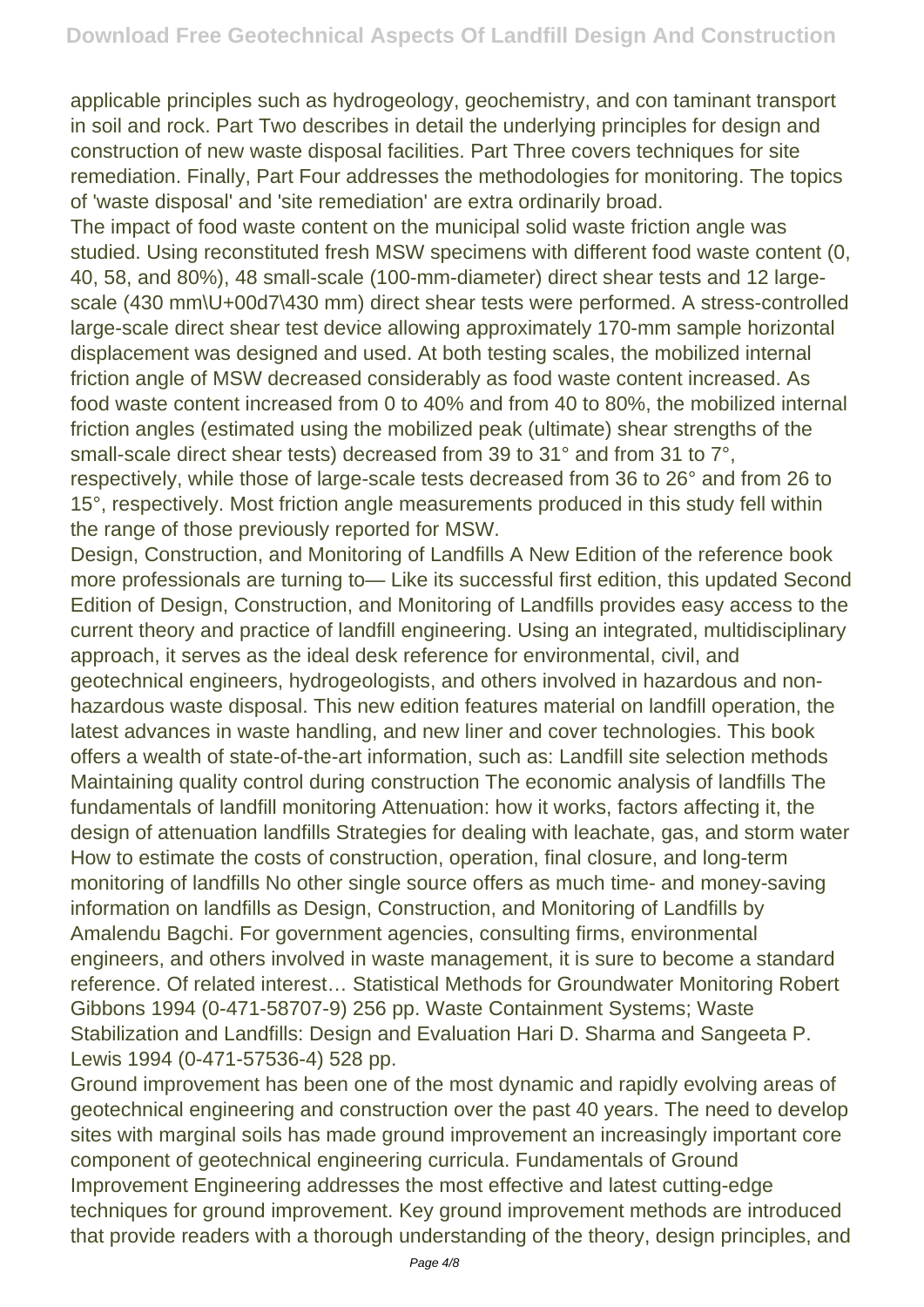construction approaches that underpin each method. Major topics are compaction, permeation grouting, vibratory methods, soil mixing, stabilization and solidification, cutoff walls, dewatering, consolidation, geosynthetics, jet grouting, ground freezing, compaction grouting, and earth retention. The book is ideal for undergraduate and graduate-level university students, as well as practitioners seeking fundamental background in these techniques. The numerous problems, with worked examples, photographs, schematics, charts and graphs make it an excellent reference and teaching tool.

By combining integrated solid waste management with the traditional coverage of landfills, this new edition offers the first comprehensive guide to managing the entire solid waste cycle, from collection, to recycling, to eventual disposal. \* Includes new material on source reduction, recycling, composting, contamination soil remediation, incineration, and medical waste management. \* Presents up-to-date chapters on bioreactor landfills, wetland mitigation, and landfill remediation. \* Offers comprehensive coverage of the role of geotechnical engineering in a wide variety of environmental issues.

This text comprises of 57 papers on: roads, railways and embankments; reinforced slopes and retaining walls; hydraulic applications; environmental applications; geosynthetic testing; and IGS chapter reports.

Increasing environmental awareness has emphasized the many engineering situations in which there are potential environmental impacts. This text provides a guide for engineers who are likely to be involved in such situations.

Geotechnical Engineering Calculations Manual offers geotechnical, civil and structural engineers a concise, easy-to-understand approach the formulas and calculation methods used in of soil and geotechnical engineering. A one stop guide to the foundation design, pile foundation design, earth retaining structures, soil stabilization techniques and computer software, this book places calculations for almost all aspects of geotechnical engineering at your finger tips. In this book, theories is explained in a nutshell and then the calculation is presented and solved in an illustrated, step-by-step fashion. All calculations are provided in both fps and SI units. The manual includes topics such as shallow foundations, deep foundations, earth retaining structures, rock mechanics and tunnelling. In this book, the author's done all the heavy numbercrunching for you, so you get instant, ready-to-apply data on activities such as: hard ground tunnelling, soft ground tunnelling, reinforced earth retaining walls, geotechnical aspects of wetland mitigation and geotechnical aspects of landfill design. • Easy-tounderstand approach the formulas and calculations • Covers calculations for foundation,earthworks and/or pavement subgrades • Provides common codes for working with computer software • All calculations are provided in both US and SI units This volume is a compilation on issues related to sustainable practices in geo-environmental engineering, particularly as applying to developing nations such as India. While, the developed world has already developed some solutions such as landfills, developments in landfills, barriers and liners in the North America and waste-to-energy and waste incineration in Europe, developing countries like India are trying to figure out ways which suit the present condition without compromising the future needs and comforts. This volume presents case studies on the various problems and solutions adopted for different sites. Although a common approach for all the problems is not feasible or recommend, this collection aims to provide a compendium on the current efforts underway and to help achieve common ground for the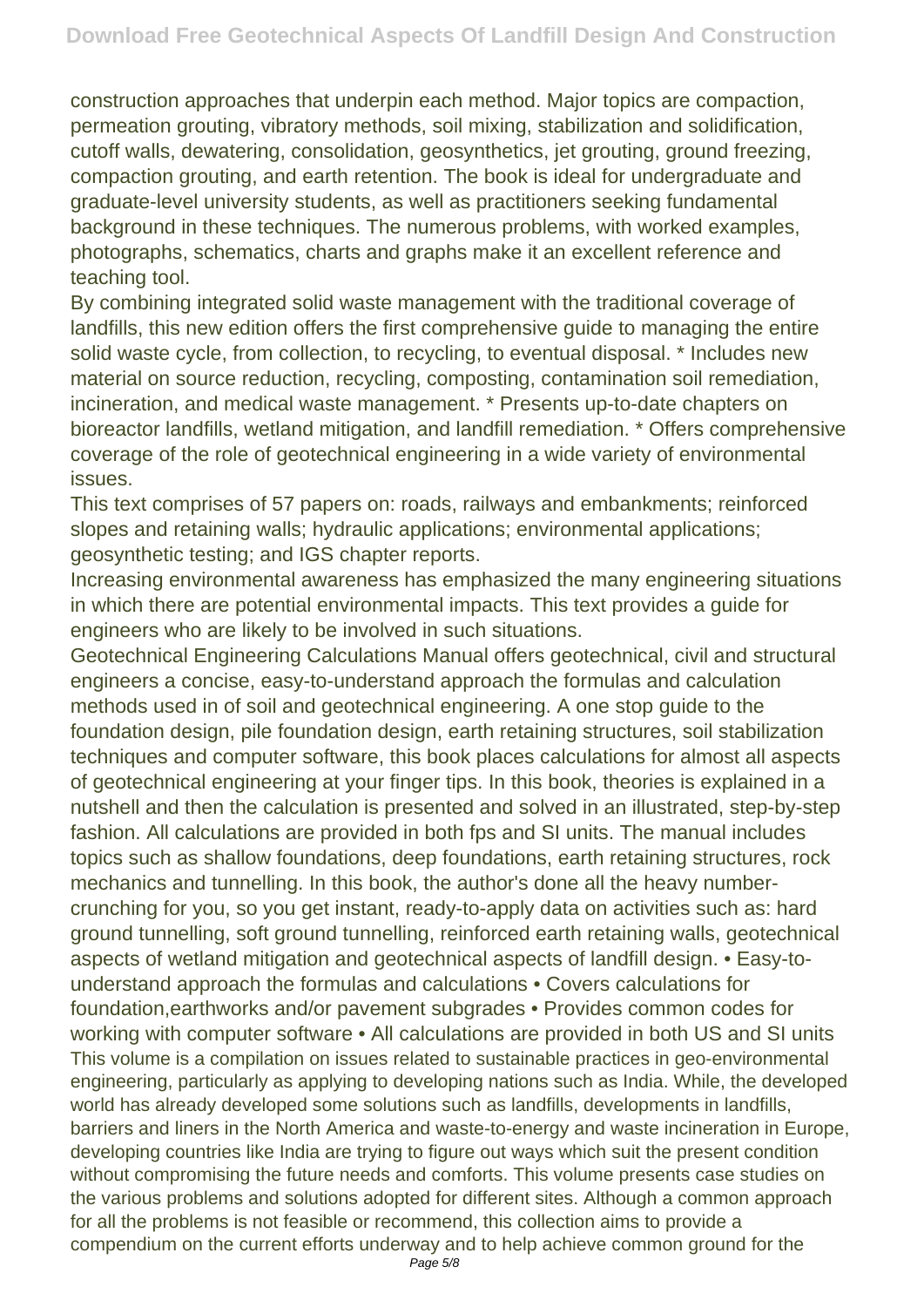practitioners and researchers involved. The works included here give insight to the possible development of resilient and sustainable structures (like offshore wind turbines) and energy geotechnics. The book covers topics such as liners and barrier systems, use of recycled and waste materials, waste management and hazard assessment, sustainable infrastructure, and sustainability and the environment. The contents of this book will be useful to researchers and professionals working in geo-environmental engineering. The book will also be useful to policy makers interested in understanding geotechnical concerns related to sustainable development. Landfills will remain a vital component of waste management strategy. Geotechnical consideration in landfill design is related to the effectiveness of waste containment while minimising potential migration of waste materials. Generally, geotechnical aspects are related to factors such as permeability, settlement and slope stability and structural strength of landfilll component such as impermeable base and side, leachate collection system, engineered soil barrier, proper underlying geology, and proper impermeable cover. However, the effectiveness of landfill is controlled by the geotechnical properties of these components particularly its permeability.

The aim of the book is to equip the student and practicing engineer with the basic knowledge needed for the geotechnical design of waste facilities, the colsure and inprovement of waste facilities, and construction on waste.

Geoenvironmental Engineering covers the application of basic geological and hydrological science, including soil and rock mechanics and groundwater hydrology, to any number of different environmental problems. \* Includes end-of-chapter summaries, design examples and worked-out numerical problems, and problem questions. \* Offers thorough coverage of the role of geotechnical engineering in a wide variety of environmental issues. \* Addresses such issues as remediation of in-situ hazardous waste, the monitoring and control of groundwater pollution, and the creation and management of landfills and other above-ground and in-situ waste containment systems.

"Advances in Environmental Geotechnics" presents the latest developments in this interdisciplinary field. The topics covered include basic and advanced theories for modeling of geoenvironmental phenomena, testing and monitoring for geoenvironmental engineering, municipal solid wastes and landfill engineering, sludge and dredged soils, geotechnical reuse of industrial wastes, contaminated land and remediation technology, applications of geosynthetics in geoenvironmental engineering, geoenvironmental risk assessment, management and sustainability, ecological techniques and case histories. This proceedings includes papers authored by core members of ISSMGE TC5 (International Society of Soil Mechanics and Geotechnical Engineering---Environmental Geotechnics) and geoenvironmental researchers from more than 20 countries and regions. It is a valuable reference for geoenvironmental and geotechnical engineers as well as civil engineers. Yunmin Chen, Xiaowu Tang, and Liangtong Zhan are Professors at the Department of Civil Engineering of Zhejiang University, China.

The First Southern African Geotechnical Conference was organised by the Geotechnical Division of the South African Institution of Civil Engineering (SAICE) under the auspices of the International Society of Soil Mechanics and Geotechnical Engineering (ISSMGE) and took place at Sun City, South Africa on 5 and 6 May 2016. More than 60 papers were rec Solid waste management is a global concern, and landfilling remains the predominant management method in most areas of the world. This book provides a comprehensive view of state-of-the-art methods to manage landfills more sustainably, drawing upon more than two decades of research, design, and operational experiences at operating sites across the world. Sustainable landfills implement one or multiple technologies to control and enhance the degradation of waste materials to realize a multitude of potential benefits during or shortly after the landfill's operating phase. This book presents detailed approaches in the development,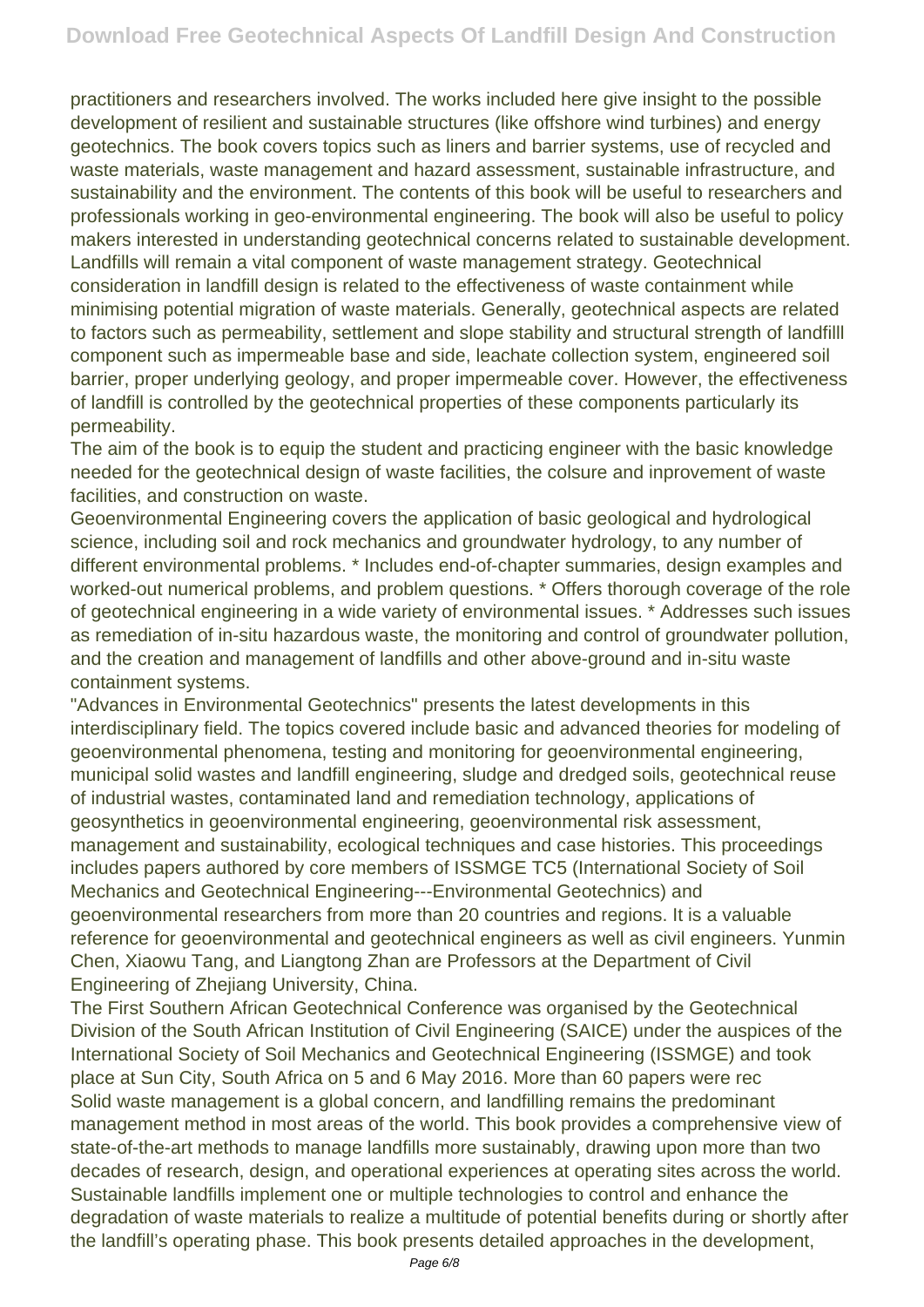design, operation, and monitoring of sustainable landfills. Case studies showcasing the benefits and challenges of sustainable landfill technologies are also provided to give the reader additional context. The intent of the book is to serve as a reference guide for regulatory personnel, a practical tool for designers and engineers to build on for site-specific applications of sustainable landfill technologies, and a comprehensive resource for researchers who are continuing to explore new and better ways to more sustainably manage waste materials. Following the structure of previous editions, Volume 2 of this Sixth Edition proceeds through four individual chapters on geomembranes, geosynthetic clay liners, geofoam and geocomposites. The two volumes must accompany one another. Volume 1 contains geosynthetics, geotextiles, geogrids and geonets. The two volumes must accompany one another. All are polymeric materials used for myriad applications in geotechnical, geoenvironmental, transportation, hydraulic and private development applications. The technology has become a worldwide enterprise with approximate \$5B material sales in the 35-years since first being introduced. In addition to describing and illustrating the various materials; the most important test methods and design examples are included as pertains to specific application areas. This latest edition differs from previous ones in that sustainability is addressed throughout, new material variations are presented, new applications are included and references are updated accordingly. Each chapter includes problems for which a solutions manual is available.

Geotechnical Investigation and Improvement of Ground Conditions covers practical information on ground improvement and site investigation, considering rock properties and engineering geology and its relation to construction. The book covers geotechnical investigation for construction projects, including classic case studies with geotechnical significance. Additional sections cover soil compaction, soil stabilization, drainage and dewatering, grouting methods, the stone column method, geotextiles, fabrics and earth reinforcement, miscellaneous methods and tools for ground improvement, geotechnical investigation for construction projects, and forensic geotechnical engineering. Final sections present a series of site-specific case studies. Dedicated to ground improvement techniques and geotechnical site investigation Provides practical guidance on site-specific geotechnical investigation and the subsequent interpretation of data Presents site-specific case studies with geotechnical significance Includes site investigation of soils and rocks Gives field-oriented information and guidance Focuses on actual, state-of-the-art design/construction procedures as opposed to a discussion of solid waste management issues and to general descriptions and/or conceptual designs. Provides an integrated package of analytical tools, design equations, and step-by-step construction procedures for all elements of a landfill, giving the reader a better sense of the necessary site investigation, planning, analysis, and organization that go into a landfill design and construction project.The characteristics of landfill containment envelopes and their design/construction are treated in detail. Physico-chemical and engineering properties of solid waste that are relevant and important to landfill design and construction are tabulated and described. Includes explanation of how to evaluate and assess potential problems that affect landfill performance such as sideslope stability, settlement, containment effectiveness, and erosion control. Discusses vertical landfill expansion; how leachate moves across a liner or barrier under both advection and diffusion; compares the containment effectiveness of different liner systems to the combined advective-diffusive transport of dissolved leachate solutes. Includes a detailed explanation with numerical examples and calculations of how to design a gas collection and piping system in a landfill—including the collection and handling of condensate in the gas. Detailed installation and inspection guidelines are provided for both earthen and geosynthetic liner/cover systems—comparing the relative advantages and limitations of each. For professional training courses in Geotechnical and Geoenvironmental Engineering.